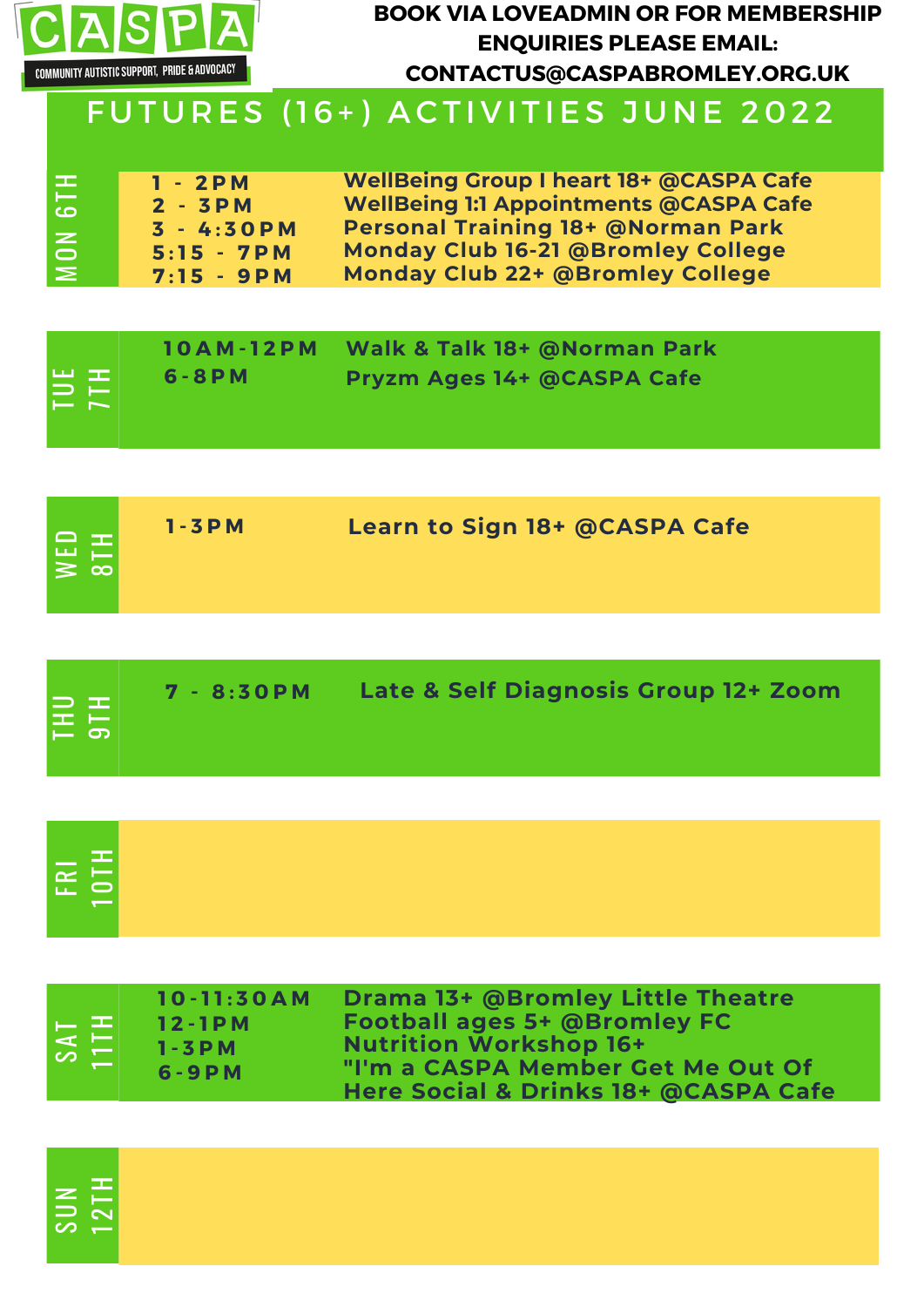

တ  $\Box$  $\,$   $\,$ 

<u> ၁</u>၂<br>–  $\overline{\phantom{a}}$ 

 $\overline{\phantom{0}}$ H

#### **BOOK VIA LOVEADMIN OR FOR MEMBERSHIP ENQUIRIES PLEASE EMAIL: CONTACTUS@CASPABROMLEY.ORG.UK**

| $\vert z \vert$<br>$\vert \Xi \vert$ | $1 - 2PM$<br>$2 - 3PM$<br>$3 - 4:30$ PM<br>$5:15 - 7PM$<br>$7:15 - 9PM$ | <b>WellBeing Group I heart 18+ @CASPA Cafe</b><br><b>WellBeing 1:1 Appointments @CASPA Cafe</b><br><b>Personal Training 18+ @Norman Park</b><br><b>Monday Club 16-21 @Bromley College</b><br><b>Monday Club 22+ @Bromley College</b> |
|--------------------------------------|-------------------------------------------------------------------------|--------------------------------------------------------------------------------------------------------------------------------------------------------------------------------------------------------------------------------------|
|--------------------------------------|-------------------------------------------------------------------------|--------------------------------------------------------------------------------------------------------------------------------------------------------------------------------------------------------------------------------------|

| $\frac{1}{4}$<br>$6 - 8 P M$ | 10AM-12PM Walk & Talk 18+ @Norman Park<br><b>Pryzm Ages 14+ @CASPA Cafe</b> |  |
|------------------------------|-----------------------------------------------------------------------------|--|
|------------------------------|-----------------------------------------------------------------------------|--|

| <b>EE</b> | $1 - 3 P M$ | <b>Learn to Sign 18+ @CASPA Cafe</b> |  |
|-----------|-------------|--------------------------------------|--|
|-----------|-------------|--------------------------------------|--|

| <b>Zoom</b> | $6 - 7:30P$ M<br>THU<br>16TH | <b>Discussion Group 10+ Anime/Comicon</b> |
|-------------|------------------------------|-------------------------------------------|
|-------------|------------------------------|-------------------------------------------|

| $ \vec{E} $ |  |  |  |
|-------------|--|--|--|
| $-$         |  |  |  |
|             |  |  |  |

| $10 - 11:30AM$<br>$12 - 1$ PM<br>$1 - 4$ PM | Drama 13+ @Bromley Little Theatre<br><b>Football ages 5+ @Bromley FC</b><br><b>CASPA Summer Fair Stall cover 16+</b><br><b>Chislehurst Rocks 18+</b> |
|---------------------------------------------|------------------------------------------------------------------------------------------------------------------------------------------------------|
|                                             |                                                                                                                                                      |
|                                             | $5 - 10$ PM                                                                                                                                          |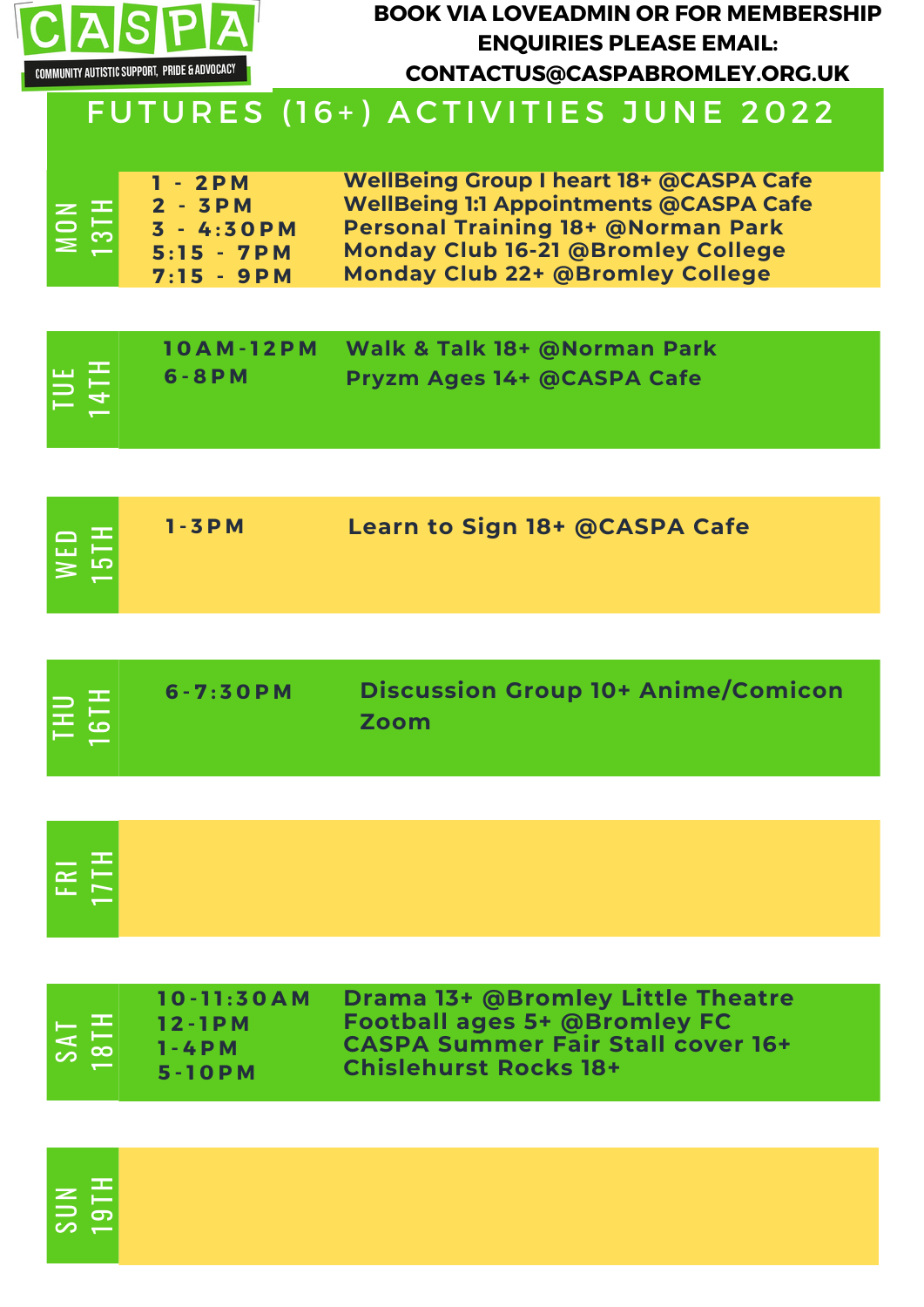

#### **BOOK VIA LOVEADMIN OR FOR MEMBERSHIP ENQUIRIES PLEASE EMAIL: CONTACTUS@CASPABROMLEY.ORG.UK**

| $1 - 2PM$<br>$2 - 3PM$<br>$\geq$ $\equiv$ $\mid$<br>$\frac{10}{2}$<br>$3 - 4:30PM$<br>$5:15 - 7PM$<br>$7:15 - 9PM$ | <b>WellBeing Group I heart 18+ @CASPA Cafe</b><br><b>WellBeing 1:1 Appointments @CASPA Cafe</b><br><b>Personal Training 18+ @Norman Park</b><br><b>Monday Club 16-21 @Bromley College</b><br>Monday Club 22+ @Bromley College |
|--------------------------------------------------------------------------------------------------------------------|-------------------------------------------------------------------------------------------------------------------------------------------------------------------------------------------------------------------------------|
|--------------------------------------------------------------------------------------------------------------------|-------------------------------------------------------------------------------------------------------------------------------------------------------------------------------------------------------------------------------|

|             |             | 10AM-12PM Walk & Talk 18+ @Norman Park |  |
|-------------|-------------|----------------------------------------|--|
| TUE<br>21ST | $6 - 8 P M$ | <b>Pryzm Ages 14+ @CASPA Cafe</b>      |  |
|             |             |                                        |  |
|             |             |                                        |  |

| Learn to Sign 18+ @CASPA Cafe<br>$1 - 3 P M$<br>$\sim$ $\Box$<br>I윤 불 |  |
|-----------------------------------------------------------------------|--|
|-----------------------------------------------------------------------|--|

| <b>STEP</b><br><b>FRI</b><br>24TI | $5:30PM -$<br>11:30AM<br>(SAT)                        | Woodlodge Independent Stay 16+                                                                                                                       |
|-----------------------------------|-------------------------------------------------------|------------------------------------------------------------------------------------------------------------------------------------------------------|
|                                   |                                                       |                                                                                                                                                      |
| <b>TYS</b><br>$\sim$              | $10 - 11:30AM$<br>$12 - 1P M$<br>$1 - 4$ PM<br>5-10PM | Drama 13+ @Bromley Little Theatre<br><b>Football ages 5+ @Bromley FC</b><br><b>CASPA Summer Fair Stall cover 16+</b><br><b>Chislehurst Rocks 18+</b> |

| ∽ |  |
|---|--|